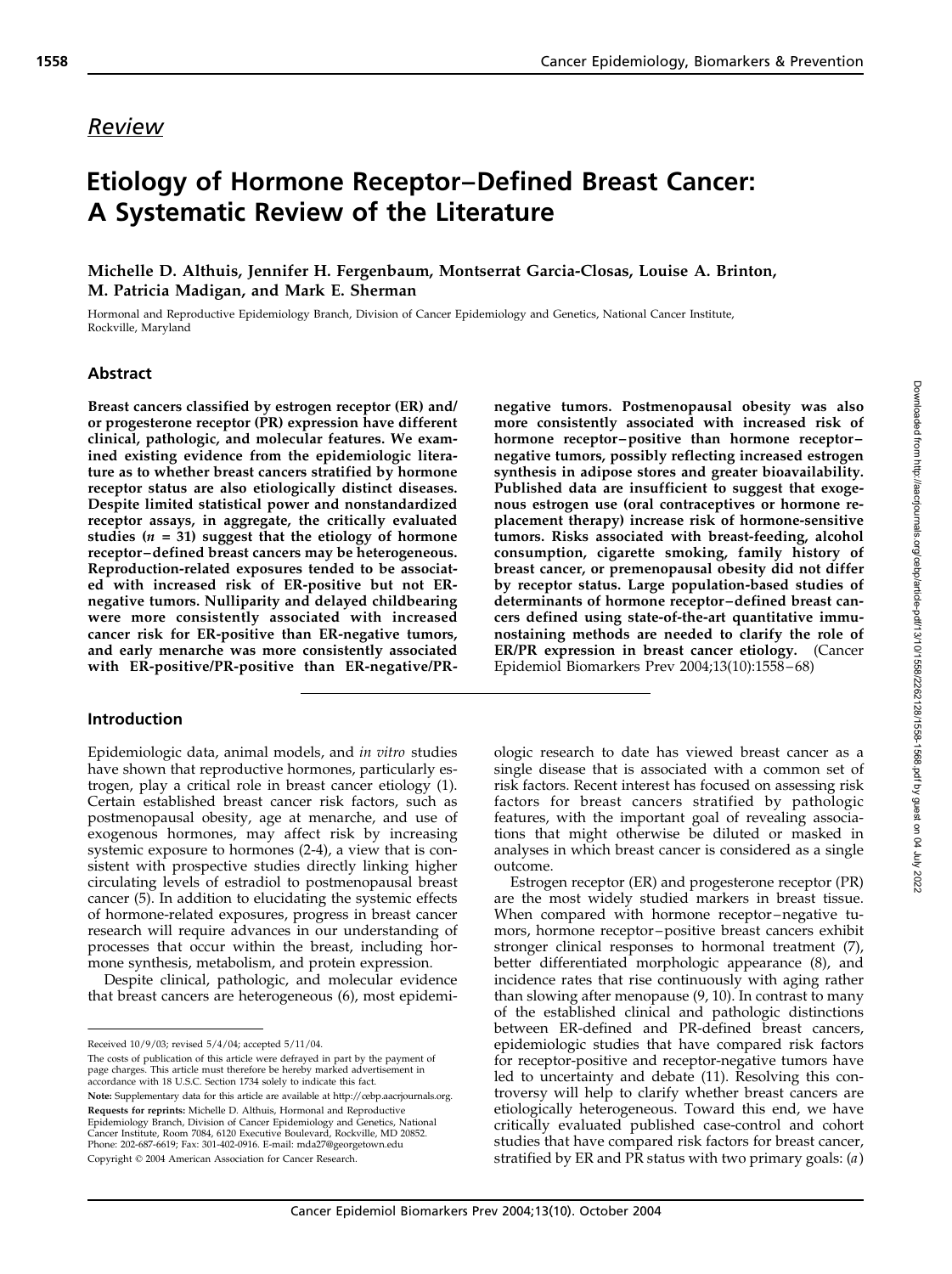to assess existing evidence that risk factors for breast cancers stratified by ER and PR status differ and (b) to highlight aspects of study design, tissue collection, and analysis that should be optimized in future studies. Given the current explosion in tissue biomarker identification and the development and refinement of high-throughput techniques in molecular pathology, identifying approaches that would strengthen future studies is both timely and essential for advancing the field of breast cancer research.

# Methods

Scope. We did a computerized bibliographic search of Medline (1966 to February 1, 2004; National Library of Medicine, Bethesda, MD) in the English language to identify controlled epidemiologic studies that assessed the association between risk factors and breast cancer stratified by ER and PR status. Abstracts were reviewed and copies of potentially eligible articles were obtained. We then inspected the bibliographies of the collected articles to identify additional relevant reports, and copies of these articles were also obtained.

Data Abstraction. Two authors abstracted data on study design, method of biomarker assay, and estimates of risk [odds ratios (OR) and relative risks (RR) for casecontrol and cohort studies, respectively, and their corresponding 95% confidence intervals (CI)] for breast cancer subtypes defined by receptor expression from all potentially relevant articles. Data were recorded in a database specially designed for this project (Microsoft Excel XP). An independent reviewer confirmed data entries.

# Results and Risk Factor–Specific Discussion

Description of Studies. We identified 40 relevant published reports of controlled epidemiologic investigations of tissue biomarkers in breast tumors (12-51). Findings from the Nurses' Health Study (12), which were variable estimates from a log incidence model, were not tabulated but rather discussed. Omitted studies reported data on risk factors not summarized by this review (dietary factors, electromagnetic field exposure, blood lipid, and serum organochlorine levels; refs. 43-48) or assessed breast cancer risk only within specific subgroups defined by smoking status or family history of disease (50, 51). We included only the most recent publication (40) of two reports from one case-control study (40, 49) but included multiple publications from other study populations that reported findings for different risk factors or hormone receptor combinations.

This review presents in detail data from 31 published reports (1983-2004) of cohort or case-control studies and 1 randomized clinical trial (Table 1), representing 24 distinct study populations of which 17 were population based and 14 included both premenopausal and postmenopausal women. About half of the studies (13 of 31) assessed <500 cancer cases; only seven studies (representing six distinct populations) evaluated >1,000 cancer cases. Twenty-two studies were conducted in the United States, 3 in Europe, and 2 in Canada, Japan, and Australia. Among the 19 studies that reported stage at diagnosis,  $\geq$ 75% of patients had invasive carcinomas.

Half of the reports obtained data on hormone receptors for at least 75% of cases enrolled. Assays and thresholds for determining ER and PR status differed across studies, with 23 of 31 studies using nonspecified methods or combinations of dextrose charcoal-coated biochemical methods (DCC) and immunohistochemical assays (IHC). IHC was the sole method used in only three studies. In studies that used a DCC method (11 of 31), the most common threshold for a positive ER or PR result was  $\geq 10$ fmol of receptor per milligram of total protein; however, concentrations as low as 3 fmol/mg were used to define positive receptor assays in some investigations. As would be expected (53), the percentage of ER-positive, PRpositive, and ER-positive/PR-positive tumors was generally higher among studies with more older women, with the exception of a recent hospital-based case-control study conducted in Japan. This study reported the lowest proportion of both PR-positive and ER-positive/PRpositive tumors and the third lowest proportion of ERpositive tumors of all investigations reviewed (41). Descriptive studies have found that hormone receptor– positive tumors are less common among Asian as opposed to Western populations (54).

Age at First Birth. Although there was substantial overlap in 95% CIs for risk estimates by hormone receptor status, the increase in risk associated with delayed childbearing was more consistently observed for ERpositive than ER-negative tumors (Table 2). The highest risks were observed among women with later ages at first birth, with risk estimates ranging from 1.4 to 2.6. Data from two centers that participated in the Cancer and Steroid Hormone Study (Washington and Atlanta) differed (38, 39). Data from the Washington site (39), which enrolled predominantly White women, suggested that late age at first birth was more strongly associated with ER-positive as compared with ER-negative tumors, whereas results from the predominantly African American populations enrolled in Atlanta showed the reverse (38). These data may reflect the relatively stronger tendency for African American women to develop ERnegative tumors (55) or a propensity for delayed childbearing to be a stronger risk factor for ER-positive tumors only among White women.

Three of six studies assessing joint ER/PR expression found very modest elevation in hormone receptor– positive but not hormone receptor–negative tumors (23, 29, 32). Older age at first birth did not appreciably elevate risk of breast tumors in the studies that assessed PR expression (35, 41).

Parity. The reduction in breast cancer risk associated with parity was also more consistently observed for ER-positive than ER-negative tumors (Table 3). Although 95% CIs overlapped, the point estimates for ER-positive tumors were <1.0 for seven of eight studies (only two of which were statistically significant). Risk estimates ranged from 0.5 to 0.8, with the greatest reductions noted for multiparous women (36-39). Possible systemic errors in hormone receptor assays (see Discussion) may have attenuated risk estimates and the small size of several studies limited the statistical power of the analyses to find significant differences.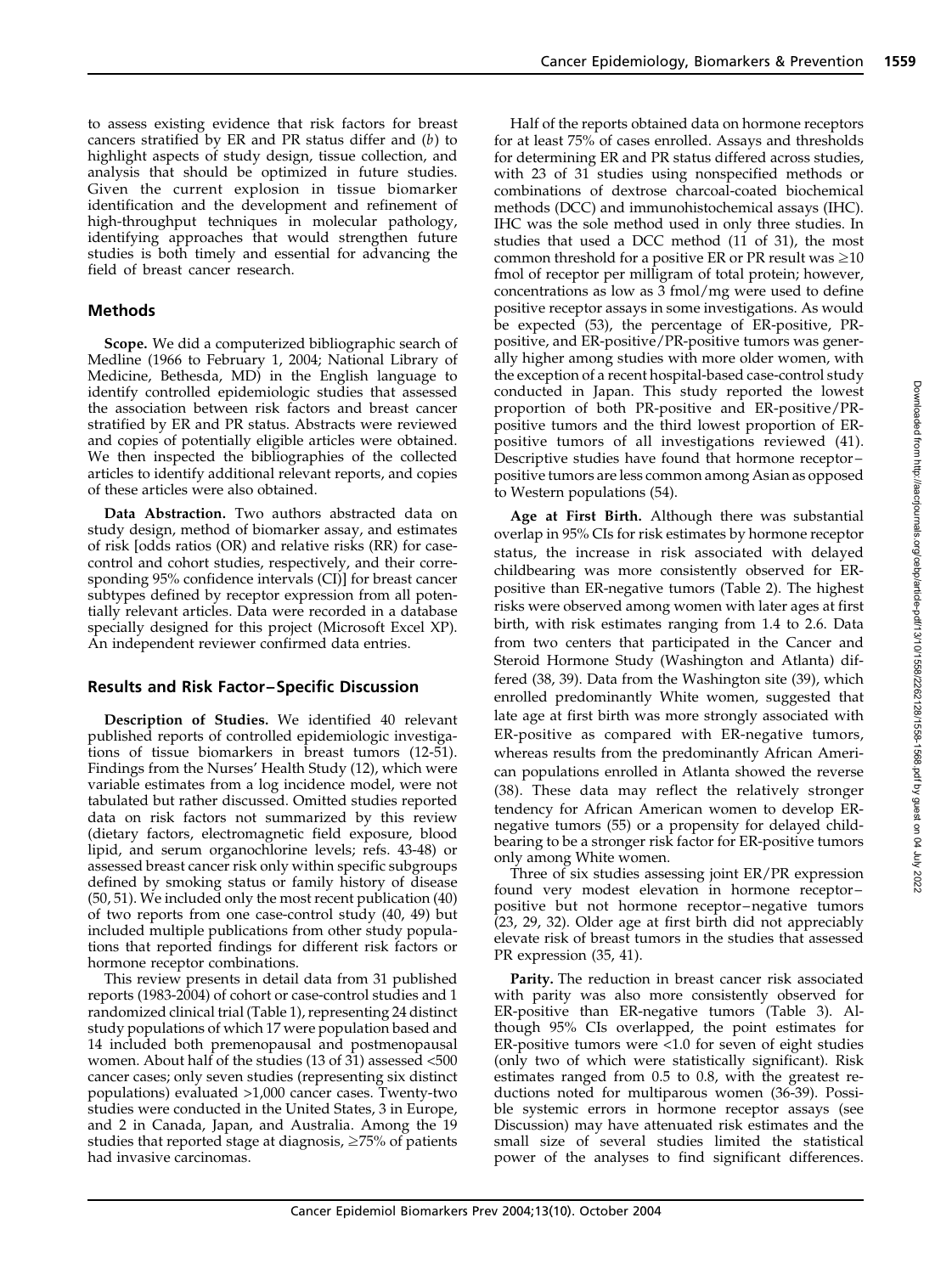| First author (reference)                 | Publication year | Country (study)           | Study population  |                                   |           |
|------------------------------------------|------------------|---------------------------|-------------------|-----------------------------------|-----------|
|                                          |                  |                           | Age $(y)^*$       | % Postmenopausal % Invasive cases |           |
| Prospective studies                      |                  |                           |                   |                                   |           |
| Colditz (12)                             | 2004             | United States (NHS)       | 30-55 (BL)        | NS.                               | 100       |
| Chlebowski (RCT; ref. 13)                | 2003             | United States (WHI)       | 50-79             | 100                               | 100       |
| Palmer (14)                              | 2002             | United States (DES)       | $25^{\text{med}}$ | <b>NS</b>                         | 75        |
| Sellers (15, 16)                         | 2002             | United States (IWHS)      | 55-69 (BL)        | 100                               | 88        |
| Potter (17), Tutera (18)                 | 1995             | United States (IWHS)      | 55-69 (BL)        | 100                               | 94        |
| Gapstur (19)                             |                  |                           |                   |                                   |           |
| London $(20)$                            | 1989             | United States (NHS)       | 30-55 (BL) NS     |                                   | <b>NS</b> |
| Retrospective cohort studies             |                  |                           |                   |                                   |           |
| Manjer (21)                              | 2001             | Sweden                    | 57 <sup>m</sup>   | $60$ (BL)                         | 100       |
| Wohlfahrt (22)                           | 1999             | Denmark (DBCG)            | 45 <sup>m</sup>   | <b>NS</b>                         | 100       |
| Population-based case-control studies    |                  |                           |                   |                                   |           |
| McCredie (23)                            | 2004             | Melbourne (Australia)     | $<$ 40            | 0                                 | 100       |
| Cotterchio (24)                          | 2003             | Canada (ON)               | 25-74             | 68                                | 100       |
| Li(25)                                   | 2003             | Western WA                | 65-79             | 100                               | 100       |
| Baumgartner (26)                         | 2003             | United States (NM)        | 30-74             | 63                                | <b>NS</b> |
| Zhu (27)                                 | 2003             | United States (TN)        | $\geq$ 20         | 57                                | <b>NS</b> |
| Althuis (28)                             | 2003             | United States (WISH)      | 20-54             | $\theta$                          | 85        |
| Britton (29)                             | 2002             | United States (WISH)      | 20-44             | 12                                | 86        |
| Enger <sup><math>±</math></sup> (30, 31) | 2000, 1999       | United States (LA County) | < 41              | $\theta$                          | <b>NS</b> |
| Enger <sup><math>±</math></sup> (30, 31) | 2000, 1999       | United States (LA County) | 55-64             | 100                               | <b>NS</b> |
| Huang (32)                               | 2000             | United States (CBCS)      | 20-74             | 50                                | 100       |
| Morabia (33)                             | 1998             | Switzerland               | <75               | 60                                | 100       |
| Nasca (34)                               | 1994             | United States (NY)        | 20-79             | 63                                | 88        |
| Kreiger (35)                             | 1991             | Canada (ON)               | $20 - 69$         | 59                                | <b>NS</b> |
| Cooper (36)                              | 1989             | Australia                 | 20-74             | 63                                | <b>NS</b> |
| Hislop(37)                               | 1986             | Canada (BC)               | <70               | 62                                | <b>NS</b> |
| Stanford <sup>§</sup> (38)               | 1987             | United States (CASH-GA)   | 20-54             | 38                                | <b>NS</b> |
| McTiernan <sup>§</sup> (39)              | 1986             | United States (CASH-WA)   | 20-54             | 38                                | <b>NS</b> |
| Hospital-based case-control studies      |                  |                           |                   |                                   |           |
| Yoo $(40, 41)$                           | 2001, 1997       | Japan                     | $25+$             | NS.                               | 100       |
| Hildreth (42)                            | 1983             | United States (CT)        | 45-74             | 100                               | <b>NS</b> |
|                                          |                  |                           |                   |                                   |           |

#### Table 1. Design features of case-control and cohort studies that examine hormone receptors and breast cancer epidemiology

NOTE: WHI, Women's Health Initiative; RCT, randomized clinical trial; DES, diethylstilbestrol; IWHS, Iowa Women's Health Study; NHS, Nurses' Health Study; DBCG, Danish Breast Cancer Group; WISH, Women's Interview Study of Health; CBCS, Carolina Breast Cancer Study; CASH, Cancer and Steroid Hormone Study; MR, abstracted from medical records and assay method not specified; fmol/mg, receptor protein concentration per total protein; %, the proportion of stained cells required for positivity; PE, paraffin-embedded tissue; FR, frozen tissue; NS, not specified.

\*Age at enrollment, which when specified is age at baseline (BL) for cohort studies. m, mean; med, median age at diagnosis/interview.

\*Among total breast cancer cases enrolled, the proportion that had successful completion of tissue analysis for receptor expression.

bEnger et al. (1999 and 2000) present data from two case-control studies: one of premenopausal women and the other of postmenopausal women. <sup>§</sup>Proportion of postmenopausal cases based on study population from all sites (Centers for Disease Control Cancer and Steroid Hormone Study; ref. 52).

Nonetheless, the point estimates suggest that increasing parity may reduce risk of ER-positive breast cancers. Larger studies using optimized methods are needed to clarify this association.

In one of two investigations, parity significantly reduced risk of PR-positive but not PR-negative tumors (35). Equivocal findings in more recent studies assessing joint receptor expression may be attributable to biases related to missing receptor data (17, 41), or the age distribution of the study group (29), many of whom may have been temporarily at higher risk of breast cancer because of a recent birth (56-58).

Age at Menarche. Older age at menarche was not differentially associated with breast cancer risk when defined by ER (27, 35-37, 39, 41) or PR (35) status (Table 4). In contrast, studies stratified by joint receptor expression suggest that ER-positive/PR-positive breast cancer was reduced by older ages at menarche; all studies showed risk estimates of 0.5 to 0.8 compared with younger ages (17, 23, 24, 29, 32, 41). Later menarche did not reduce risk of ER-negative/ER negative tumors in five of these studies ( $RR \sim 1$ ) and the risk associated with an older age at menarche was similar for ER-positive/PR-positive and ER-negative/PR-negative tumors in one study (29).

Earlier epidemiologic investigations suggested that breast cancer risk associated with a young age at menarche was more pronounced among premenopausal women, a finding most frequently attributed to recall bias (59-61). Three studies examined by this review further stratified their findings by menopausal status (24, 27, 37). A small study of African American women and a large population-based study in Canada reported that the relationship between age at menarche and breast tumors was more marked for premenopausal than postmenopausal women (24, 27). Thus, we cannot discount differences in age distributions as a possible explanation for disparities in findings among studies reviewed.

Postmenopausal Obesity. A consistent association between postmenopausal obesity and ER-positive/PRpositive tumors was identified in three of four studies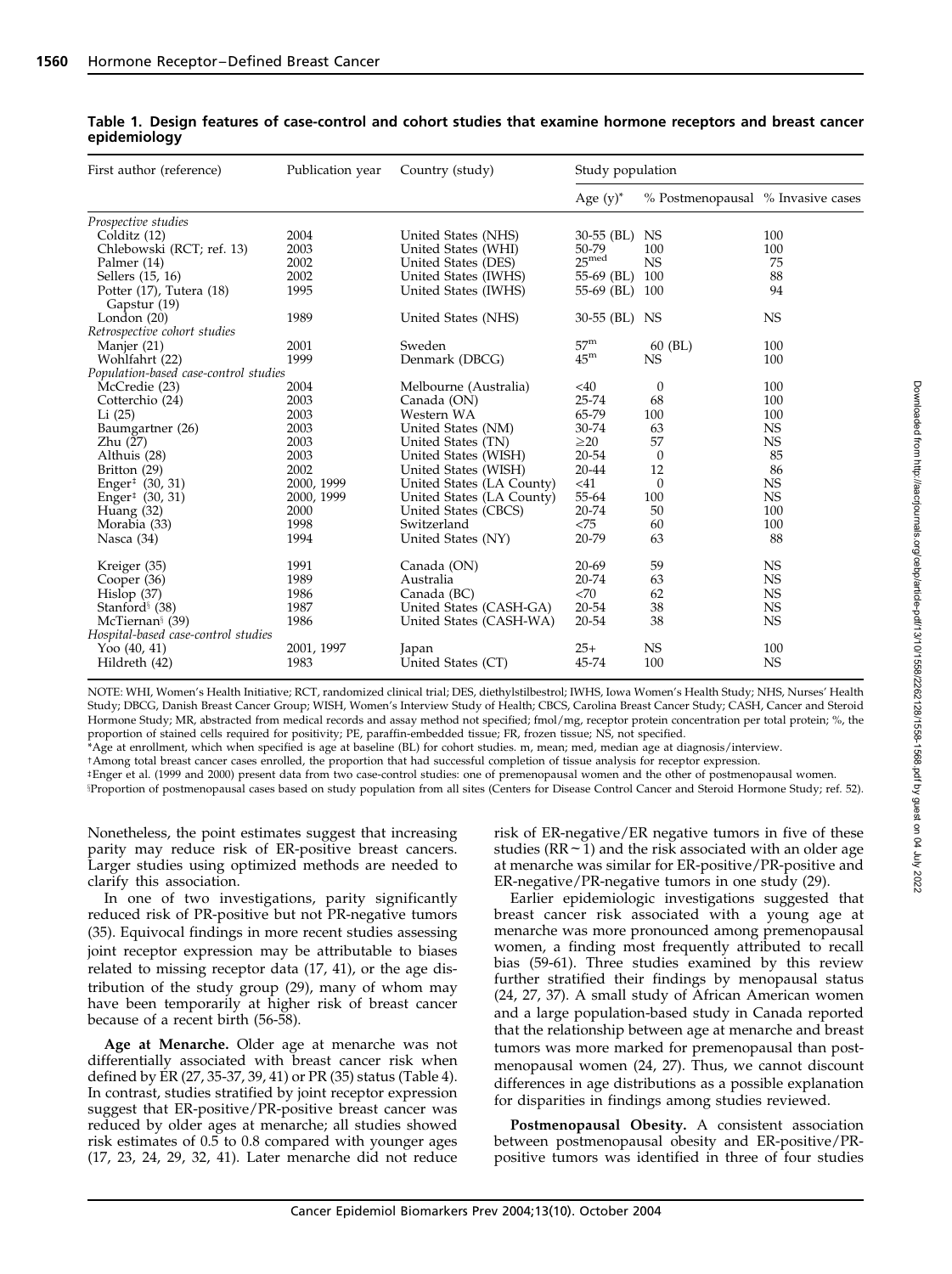| Method(s) of detection Criteria for positivity<br>Cases with tissue analysis $(\%)^{\dagger}$   |    |                          |                          |
|-------------------------------------------------------------------------------------------------|----|--------------------------|--------------------------|
|                                                                                                 |    |                          | $ER+ PR+ ER+/PR+$        |
| DCC, IHC<br><b>NS</b><br>2,096 (74)                                                             | 76 | 65                       | 61                       |
| <b>NS</b><br>MR<br>309 (89)                                                                     | 87 |                          |                          |
| <b>MR</b><br><b>NS</b><br>41 (71)                                                               | 83 | $\equiv$                 | $\overline{\phantom{0}}$ |
| <b>MR</b><br>1,355 (72)<br>$(+)$ or borderline $(+)$                                            | 82 | 73                       |                          |
| <b>MR</b><br>$(+)$ or borderline $(+)$<br>610 (65)                                              |    |                          | 68                       |
| MR<br><b>NS</b><br>890 (61)                                                                     | 65 |                          |                          |
| <b>IHC</b><br><b>NS</b><br>267 (90)                                                             | 70 | 45                       | 39                       |
| <b>IHC</b><br>6,044(56)<br>$\geq$ 10 fmol/mg or $\geq$ 10%                                      | 68 |                          |                          |
| DCC, IHC<br>618 (81)<br><b>NS</b>                                                               | 58 | 65                       | 53                       |
| 3,276 (87)<br>DCC, IHC<br>$DCC: \geq 10$ fmol/mg                                                |    |                          | 56                       |
| <b>MR</b><br>900 (92)<br>NS                                                                     |    |                          | 72                       |
| <b>MR</b><br><b>NS</b><br>624 (77)                                                              |    |                          | 46                       |
| <b>IHC</b><br><b>NS</b><br>281 (92)                                                             | 54 | $\overline{\phantom{0}}$ | $\overline{\phantom{0}}$ |
| MR, DCC<br>$(+)$ or borderline $(+)$ , NS<br>1,375 (79)                                         | 63 | 61                       | 52                       |
| MR, DCC<br>1,212 (78)<br>$(+)$ or borderline $(+)$ , NS                                         |    |                          | 51                       |
| MR, $\sim$ 85% DCC<br>NS<br>424 (59)                                                            |    |                          | 49                       |
| <b>NS</b><br>760 (66)<br>MR, $\sim$ 85% DCC                                                     |    |                          | 59                       |
| 783 (91)<br>MR, primarily IHC<br>PE range: $>0\%$ to $>20\%$ ; FR range: $\geq 10$ -15 fmol/mg  |    |                          | 53                       |
| $\geq$ 10 fmol/mg or $\geq$ 20%<br>DCC, IHC<br>242 (92)                                         | 75 |                          |                          |
| MR<br>(+): $\geq$ 10 fmol/mg; (-): $\leq$ 3 fmol/mg; borderline:<br>1,152 (75)<br>$4-9$ fmol/mg | 69 |                          |                          |
| MR<br>528 (87)<br>$\geq$ 10 fmol/mg                                                             | 67 | 55                       |                          |
| <b>DCC</b><br>380 (84)<br>$\geq$ 10 fmol/mg                                                     | 67 |                          |                          |
| MR<br>$512 \; ( >80)$<br>$\geq$ 3 fmol/mg or $\geq$ 20%                                         | 67 |                          |                          |
| MR, DCC<br>458 (82)<br>$(+)$                                                                    | 45 | $\overline{\phantom{0}}$ |                          |
| MR, DCC<br>240 (73)<br>$\geq$ 7 fmol/mg                                                         | 60 | 60                       | 49                       |
| DCC, IHC<br>455 (39)<br>$DCC: \geq 10$ fmol/mg                                                  | 64 | 44                       | 39                       |
| 148 (72)<br><b>DCC</b><br>$\geq$ 30 fmol/mg                                                     | 70 |                          |                          |

| Table 1. Design features of case-control and cohort studies that examine hormone receptors and breast cancer |  |  |  |  |
|--------------------------------------------------------------------------------------------------------------|--|--|--|--|
| epidemiology (Cont'd)                                                                                        |  |  |  |  |

(one cohort and two case-control) that assessed this relationship (refs. 17, 30, 32; Table 5). Risk estimates among women in the highest compared with the lowest body mass index (BMI) group ranged from 1.5 to 2.5 and increased incrementally with increasing BMI and reached statistical significance in two of the studies. No consistent increase in risk was seen for ER-negative/PR-negative tumors. As would be expected, this association was stronger for case-control designs (30, 32) in which body size was assessed at the time of diagnosis as opposed to assessment in cohort studies, which was generally done at baseline years prior to diagnosis (17). The Iowa Women's Health Study has also shown that postmenopausal obesity was associated with increased risk of hormone receptor–positive breast cancer, whether defined by ER, PR, or joint ER/PR status (15, 17). Findings from the Nurses' Health Study, which evaluated ER status after adjusting for PR status and vice versa, suggest that PR (not ER) expression is independently associated with BMI after menopause (12).

#### Exogenous Hormone Use

Oral Contraceptives. With the exception of the Women's Interview Study of Health, which was the only study to report a statistically significant increase (28), we found very modest evidence that ever use of combination oral contraceptives was more strongly associated with ER-negative than ER-positive tumor subtypes (Table 6). Althuis et al. (28), Stanford et al. (38), and Cooper et al. (36) reported suggestions of a similar differential effect; however, the remaining studies that assessed either ER expression alone or joint receptor expression were inconsistent (23, 24, 29, 32, 33, 39). Although the risk associated with oral contraceptives is most strongly related to recent use, a relationship that is most marked among women younger than 35 years (62), time since last use was evaluated in only three studies (24, 28, 39). As expected, recent use was more strongly associated with breast cancer risk (than ever use) in two of these investigations. Nonoptimal assessment of oral contraceptive use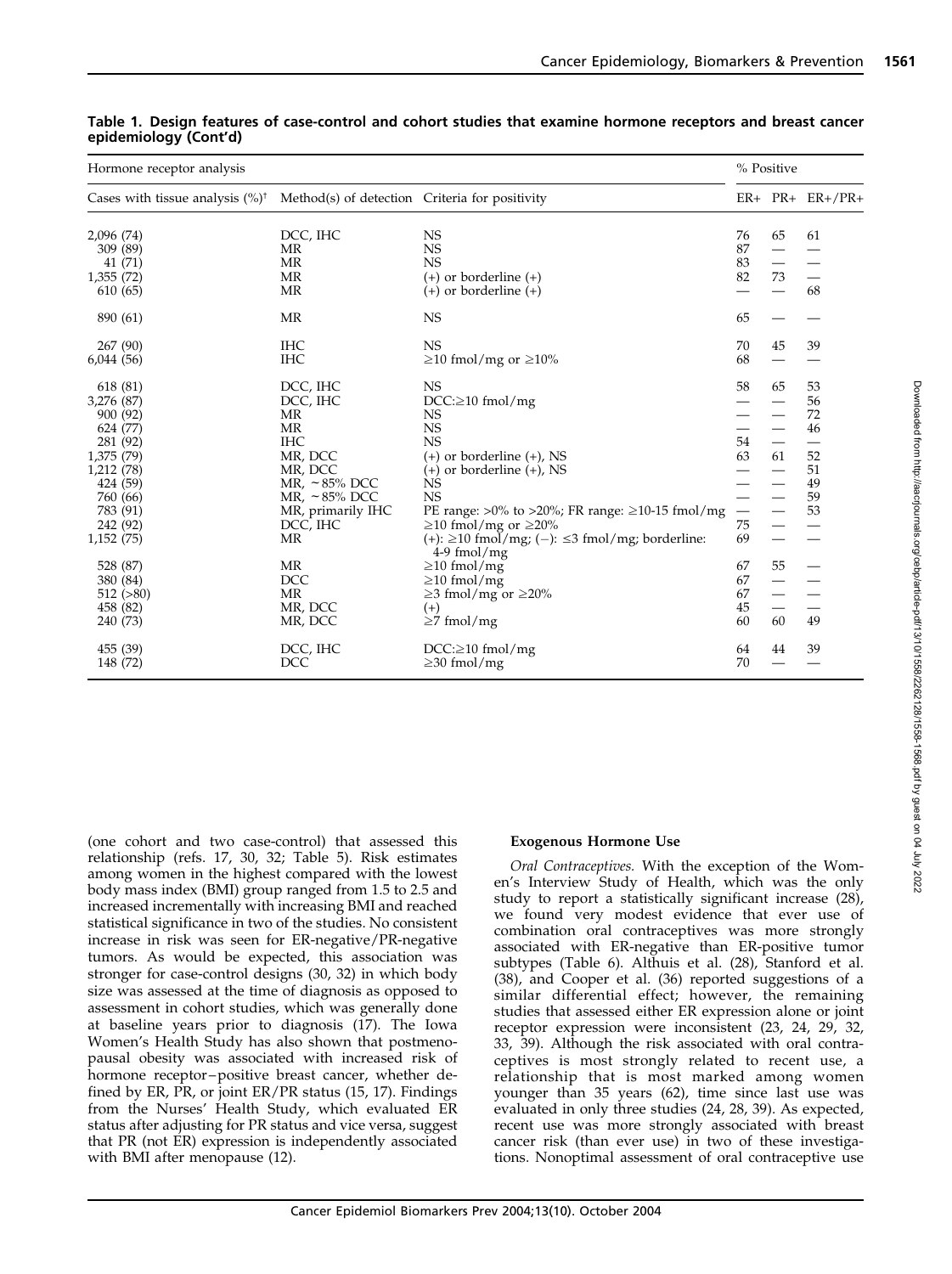| First author (reference)                                                             | Country (study)                                                       | Cases $(n)$         | Age at first birth $(y)$   |                                                               | Risk estimate $(95\% \text{ CI})^*$                                                    |                                                                                        |
|--------------------------------------------------------------------------------------|-----------------------------------------------------------------------|---------------------|----------------------------|---------------------------------------------------------------|----------------------------------------------------------------------------------------|----------------------------------------------------------------------------------------|
|                                                                                      |                                                                       |                     | Reference group            | Age                                                           |                                                                                        |                                                                                        |
| McTiernan <sup>†</sup> (39)                                                          | United States (CASH-WA)                                               | 240                 | $<$ 20                     | $20 - 24$<br>$25 - 29$                                        | $ER+$<br>$1.0(0.5-1.9)$<br>$1.5(0.7-3.1)$                                              | $ER-$<br>$0.2(0.1-5.0)$<br>$1.0(0.4-1.9)$                                              |
| Althuis <sup>‡</sup> (28)                                                            | United States (WISH)                                                  | 1,375               | $<$ 20                     | $30+$<br>$20 - 24$<br>$25 - 29$                               | $2.6(1.1-6.6)$<br>$1.1(0.8-1.6)$<br>$1.4(1.0-2.0)$                                     | $0.8(0.3-2.4)$<br>$0.9(0.6-1.3)$<br>$0.9(0.6-1.3)$                                     |
| Cooper (36)                                                                          | Australia                                                             | 380                 | $<$ 20                     | $30+$<br>Nulliparous<br>$20 - 24$<br>$25 - 29$<br>$30+$       | $2.0(1.4-2.8)$<br>$1.6(1.1-2.3)$<br>$1.1(0.5-2.1)$<br>$1.3(0.6-2.5)$<br>$1.6(0.7-3.5)$ | $1.1(0.7-1.7)$<br>$1.1(0.7-1.6)$<br>$2.4(1.0-5.9)$<br>$1.2(0.5-2.8)$<br>$1.3(0.4-4.4)$ |
| Stanford <sup><math>†</math></sup> (38)                                              | United States (CASH-GA)                                               | 458                 | $<$ 20                     | Nulliparous<br>$20 - 28$<br>$29+$                             | $1.4(0.7-3.1)$<br>$1.2(0.7-1.9)$<br>$1.2(0.5-2.8)$                                     | $1.7(0.6-5.1)$<br>$1.0(0.6-1.5)$<br>$1.7(0.8-3.7)$                                     |
| Kreiger (35)                                                                         | Canada (ON)                                                           | 528                 | $<$ 21                     | $21 - 30$<br>$31+$                                            | $0.7(0.5-1.1)$<br>$0.9(0.5-1.6)$                                                       | $0.7(0.4-1.4)$<br>$0.6(0.2-1.3)$                                                       |
| Wohlfahrt† (22)                                                                      | Denmark (DBCG)                                                        | 6,044               | $20 - 24$                  | Nulliparous<br>12-19<br>25-29<br>30-34                        | $1.2(0.7-2.0)$<br>$1.0(0.9-1.1)$<br>$1.2(1.1-1.3)$<br>$1.3(1.1-1.4)$                   | $0.8(0.3-1.7)$<br>$1.0(0.9-1.2)$<br>$1.1(1.0-1.2)$<br>$1.3(1.0-1.5)$                   |
| Hislop(37)                                                                           | Canada (BC)                                                           | 512                 | $<$ 25                     | $35+$<br>25-29<br>$30+$                                       | $1.6(1.3-2.0)$<br>1.2<br>1.4                                                           | $0.9(0.6-1.4)$<br>0.9<br>1.0                                                           |
| Yoo <sup>†</sup> $(41)$<br>Hildreth <sup>†</sup> (42)                                | Japan<br><b>United States</b>                                         | 455<br>148          | Continuous<br>Continuous   | Nulliparous<br>Per 5 y older<br>Per 10 y older                | 1.6 $(1.3-2.1)$<br>$1.2(1.0-1.5)$<br>$1.5(0.9-2.4)$                                    | $0.9(0.6-1.4)$<br>$1.1(0.9-1.5)$<br>$0.7(0.3-1.4)$                                     |
| Kreiger (35)                                                                         | Canada (ON)                                                           | 528                 | $<$ 21                     | 21-30<br>$31+$                                                | $PR+$<br>$0.7(0.4-1.1)$<br>$0.9(0.5-1.6)$                                              | $PR-$<br>$0.8(0.4-1.3)$<br>$0.6(0.3-1.2)$                                              |
| Yoo <sup>†</sup> $(41)$                                                              | Japan                                                                 | 455                 | Continuous                 | Nulliparous<br>Per 5 y older                                  | $1.3(0.7-2.1)$<br>$1.1(0.9-1.4)$                                                       | $0.8(0.4-1.4)$<br>$1.2(1.0-1.5)$                                                       |
| Cotterchio <sup>†</sup> (24)                                                         | Canada (ON)                                                           | 3,276               | $24$                       | Premenopause<br>24-27<br>$28+$                                | $ER+/PR+$<br>$1.2(0.8-1.8)$<br>$1.1(0.7-1.6)$                                          | $ER-/PR-$<br>$0.9(0.5-1.5)$<br>$1.0(0.6-1.7)$                                          |
|                                                                                      |                                                                       |                     |                            | Nulliparous<br>Postmenopause<br>24-27<br>$28+$<br>Nulliparous | $1.8(1.1-2.9)$<br>$1.2(1.0-1.5)$<br>$1.6(1.3-2.1)$<br>$1.5(1.1-2.0)$                   | $0.9(0.5-1.7)$<br>$1.3(1.0-1.8)$<br>$1.3(0.9-1.9)$<br>$1.5(1.0-2.3)$                   |
| Britton <sup>†</sup> (29)<br>McCredie <sup>†</sup> (23)<br>Huang <sup>†</sup> $(32)$ | United States (WISH)<br>Melbourne (Australia)<br>United States (CBCS) | 1,212<br>618<br>783 | < 24.4<br>$<$ 25<br>$<$ 26 | $24.4+$<br>$25+$<br>$26+$                                     | $1.2(0.9-1.6)$<br>$1.7(1.1-2.5)$<br>$1.3(0.9-1.8)$                                     | $1.0(0.8-1.4)$<br>$0.9(0.6-1.4)$<br>$0.8(0.5-1.3)$                                     |
| Potter <sup>†</sup> $(17)$<br>Yoo <sup>†</sup> $(41)$                                | United States (IWHS)<br>Japan                                         | 610<br>455          | $30$<br>Continuous         | Nulliparous<br>$30+$<br>Per 5 y older                         | $1.4(0.9-2.2)$<br>$1.8(1.2-2.6)$<br>$1.2(0.9-1.5)$                                     | $0.9(0.6-1.5)$<br>$1.7(0.8-3.9)$<br>$1.2(0.9-1.6)$                                     |

Table 2. Age at first birth and breast cancer risk stratified by hormone receptor expression

\* ORs were the reported risk estimates for case-control studies and RRs for cohort designs.

 $\dagger$  Adjusted for (a) number of full-term births/live births, (b) breast-feeding, or (c) both.

 $\dagger$  Among premenopausal women ages 35-54 years.

**8** Age-adjusted only.

(29, 32, 33, 36, 38) and inclusion of older women (32, 33, 36, 38, 39) may have diluted the strength of the findings across studies.

Hormone Replacement Therapy. Most investigations of hormone replacement therapy (HRT) stratified by hormone receptor status failed to report significant increases in breast cancer risk (17, 24, 32, 36, 38, 42). The Nurses' Health Study did not find an increase among current users but reported a stronger association of past use of postmenopausal hormones with ERpositive than ER-negative tumors (12). Two recent studies that have examined the risk associated with specific regimens of HRT [combined HRT (CHRT) or estrogen replacement therapy] and receptor-defined breast cancer have yielded statistically significant but conflicting results (13, 25). One study found that any use of CHRT was associated with a 2-fold increased risk of ER-positive/PR-positive tumors only, with higher risks for current long-term use (OR, 2.9; 95% CI, 1.8-4.8; ref. 25). The other found that CHRT was associated with similarly elevated risk for receptorpositive and receptor-negative tumors; data for estrogen replacement therapy are not yet available from this study (13). Potential biases related to both study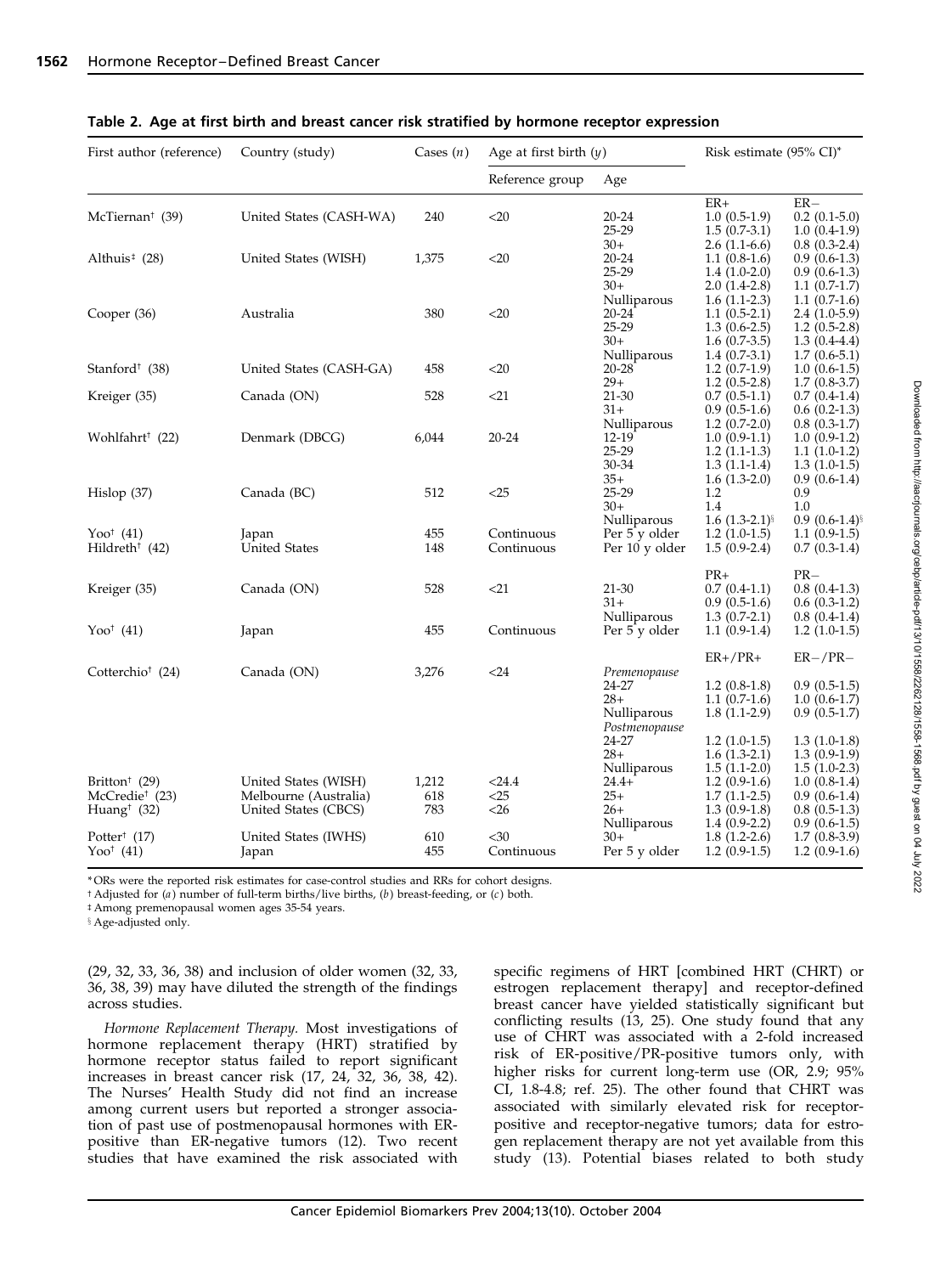designs (i.e., recall for the case-control study and the nonrepresentative population of women who enroll in clinical trials) may explain the disparate findings and more studies are needed for clarity.

Diethylstilbestrol Exposure In utero. Breast cancer incidence in a cohort of diethylstilbestrol-exposed daughters and unexposed women of the same ages reported that excess risk associated with diethylstilbestrol exposure pertained exclusively to ER-positive cases (14). This finding was of borderline significance and based on receptor data for only half of breast cancers diagnosed in the cohort.

Factors Similarly Associated with Hormone Receptor–Defined Breast Cancer. In aggregate, the published data do not suggest that breast cancer defined by either ER or PR expression is differentially associated with any of the following risk factors: breast-feeding (24, 29, 32, 36, 39, 41, 42), alcohol consumption (12, 16, 17, 19, 24, 26, 29- 32, 34, 36, 39, 41), cigarette smoking (20, 21, 24, 29, 32, 33, 36, 38, 39, 41), first-degree relative with breast cancer (12, 17, 18, 24, 29, 33, 35-39, 41), or premenopausal obesity (12, 24, 30, 32, 40). Risk estimates for factors similarly associated with hormone receptor–defined breast cancers have been tabulated and are available in an online appendix.

## Implications for Breast Cancer Etiology: Summary and Conclusions

Our critical review of 31 epidemiologic investigations revealed possible disparate risk factor profiles for breast tumor subtypes defined by ER and PR status, suggesting that they may represent etiologically distinct diseases. Reproductive factors and postmenopausal obesity seem to increase risk only of hormone receptor–positive breast tumors. Although the absolute differences in risk of hormone receptor–defined breast cancers associated with these factors were relatively modest and there was overlap in 95% CIs for estimates of risk for hormone receptor–positive and hormone receptor–negative tumors, the findings were consistent despite considerable variation in study populations, size, designs, and

| Table 3. Parity and breast cancer risk stratified by hormone receptor expression |  |  |  |  |  |  |
|----------------------------------------------------------------------------------|--|--|--|--|--|--|
|----------------------------------------------------------------------------------|--|--|--|--|--|--|

| First author (reference)                       | Country (study)                                     | Cases $(n)$         | Births $(n)^*$                                                          | Risk estimate (95% CI) <sup>†</sup>                                                                      |                                                                                                          |
|------------------------------------------------|-----------------------------------------------------|---------------------|-------------------------------------------------------------------------|----------------------------------------------------------------------------------------------------------|----------------------------------------------------------------------------------------------------------|
| Wohlfahrt (22)<br>Hildreth (42)<br>Cooper (36) | Denmark (DBCG)<br><b>United States</b><br>Australia | 6,044<br>148<br>380 | $1+$<br>$1+$<br>$\mathbf{1}$<br>$\overline{2}$                          | $ER+$<br>$0.8(0.7-0.8)$<br>$0.6(0.3-1.1)$<br>$1.4(0.7-2.7)$<br>$0.8(0.5-1.4)$                            | $ER-$<br>$0.9(0.8-1.0)$<br>$2.5(0.8-10.0)$<br>$1.3(0.5-3.4)$<br>$0.8(0.4-1.9)$                           |
| Hislop $(37)$                                  | Canada (BC)                                         | 512                 | $3+$<br>$1 - 2$<br>$3+$                                                 | $0.8(0.5-1.4)$<br>$0.8(0.6-1.0)^{\ddagger}$<br>$0.7(0.6-1.0)$ <sup><math>\ddagger</math></sup>           | $1.0(0.4-2.3)$<br>$0.9(0.6-1.4)^{\ddagger}$<br>$1.3(0.9-2.0)$ <sup><math>\ddagger</math></sup>           |
| McTiernan (39)                                 | United States (CASH-WA)                             | 240                 | $1 - 2$                                                                 | 0.8                                                                                                      | 1.9                                                                                                      |
| Stanford (38)                                  | United States (CASH-GA)                             | 458                 | $3+$<br>$1 - 2$<br>$3 - 4$                                              | $0.6(0.3-1.5)$<br>$1.0(0.6-1.6)^{\ddagger}$<br>$0.7(0.4-1.2)^{+}$                                        | $1.4(0.6-3.6)$<br>$0.9(0.6-1.5)^{\ddagger}$<br>$0.8(0.5-1.3)^{\ddagger}$                                 |
| Kreiger (35)                                   | Canada (ON)                                         | 528                 | $5+$<br>$1 - 3$<br>$4+$                                                 | $0.5(0.2-1.0)$ <sup>#</sup><br>$0.7(0.5-0.9)$<br>$0.7(0.4-1.1)$                                          | $1.0(0.5-1.9)$ <sup><math>\ddagger</math></sup><br>$0.9(0.5-1.6)$<br>$1.4(0.6-3.0)$                      |
| Yoo $(41)$                                     | Japan                                               | 455                 | Per 1 child                                                             | $1.0(0.8-1.1)$                                                                                           | $0.9(0.8-1.2)$                                                                                           |
| Kreiger (35)<br>Yoo $(41)$                     | Canada (ON)<br>Japan                                | 528<br>455          | $1 - 3$<br>$4+$<br>Per 1 child                                          | $PR+$<br>$0.6(0.4-0.9)$<br>$0.5(0.3-0.8)$<br>$0.9(0.7-1.1)$                                              | $PR-$<br>$0.9(0.6-1.5)$<br>$1.6(0.9-3.1)$<br>$1.0(0.9-1.2)$                                              |
| McCredie (23)                                  | Melbourne (Australia)                               | 618                 | 1<br>$\overline{2}$                                                     | $ER+/PR+$<br>$1.1(0.7-1.7)$<br>$1.0(0.7-1.5)$                                                            | $ER-/PR-$<br>$1.3(0.8-2.3)$<br>$1.0(0.6-1.7)$                                                            |
| Cotterchio (24)                                | Canada (ON)                                         | 3,276               | $3+$<br>Premenopause<br>1<br>2<br>$3+$                                  | $1.0(0.5-1.2)$<br>$0.6(0.4-1.1)$<br>$0.7(0.4-1.0)$<br>$0.4(0.3-0.8)$                                     | $0.8(0.4-1.3)$<br>$1.0(0.5-2.0)$<br>$1.1(0.6-2.0)$<br>$0.9(0.5-1.8)$                                     |
| Britton (29)<br>Potter (17)                    | United States (WISH)<br>United States (IWHS)        | 1,212<br>610        | Postmenopause<br>1<br>$\overline{2}$<br>$3+$<br>$1+$<br>$1 - 2$<br>$3+$ | $1.0(0.7-1.4)$<br>$0.8(0.6-1.2)$<br>$0.7(0.5-1.0)$<br>$0.8(0.6-1.1)$<br>$0.8(0.5-1.1)$<br>$0.8(0.5-1.1)$ | $0.9(0.6-1.6)$<br>$0.7(0.5-1.2)$<br>$0.7(0.5-1.1)$<br>$0.8(0.5-1.2)$<br>$2.1(0.6-6.9)$<br>$2.2(0.7-7.2)$ |
| Yoo $(41)$                                     | Japan                                               | 455                 | Per 1 child                                                             | $1.0(0.8-1.2)$                                                                                           | $1.0(0.8-1.2)$                                                                                           |

NOTE: Adjustment for other reproductive variables was sometimes unclear. Hildreth et al., McTiernan et al., and Yoo et al. adjusted for age at first birth and breast-feeding, assigning nulliparous women a value of zero in the model.

\*Reference group is nulliparous women.

<sup>†</sup> ORs were the reported risk estimates for case-control studies and RRs for cohort designs.

# Age-adjusted only.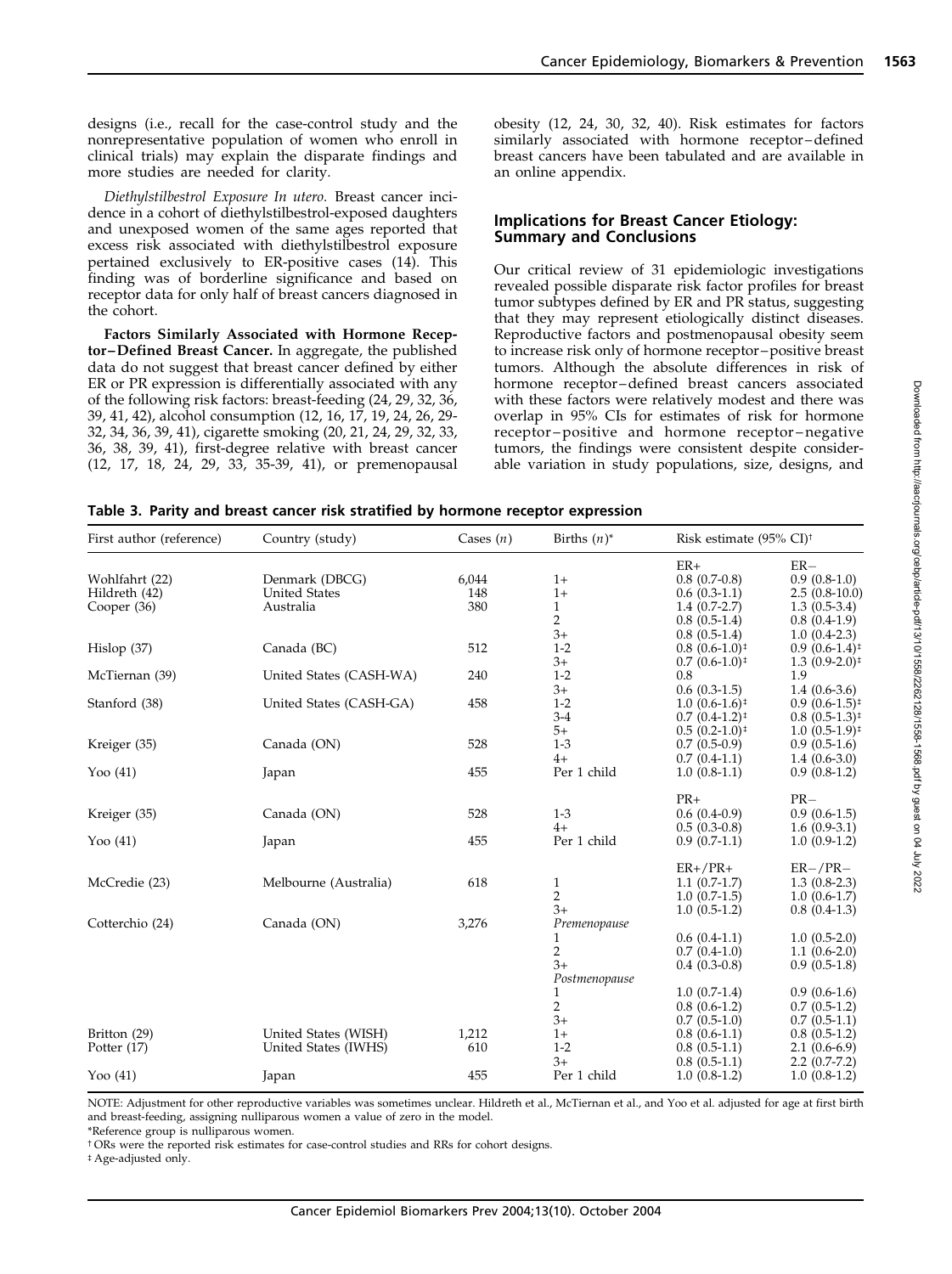| First author (reference) | Country (study)         | Cases $(n)$ | Age at menarche $(y)$ |               | Risk estimate (95% CI)* |                |
|--------------------------|-------------------------|-------------|-----------------------|---------------|-------------------------|----------------|
|                          |                         |             | Reference group       | Age category  |                         |                |
|                          |                         |             |                       |               | $ER+$                   | $ER-$          |
| Kreiger (35)             | Canada (ON)             | 528         | <12                   | $12 - 14$     | $0.8(0.5-1.1)$          | $0.9(0.5-1.6)$ |
|                          |                         |             |                       | $15+$         | $0.8(0.5-1.3)$          | $0.7(0.3-1.5)$ |
| $Zhu^{\dagger}$ (27)     | United States (TN)      | 281         | <13                   | $13+$         | $1.0(0.6-1.6)$          | $1.2(0.7-2.1)$ |
| Cooper (36)              | Australia               | 380         | <13                   | 13            | $0.9(0.6-1.5)$          | $0.9(0.6-1.7)$ |
|                          |                         |             |                       | $14+$         | $1.0(0.6-2.1)$          | $0.8(0.4-1.4)$ |
| Hislop(37)               | Canada (BC)             | 512         | <13                   | 13            | $0.9(0.7-1.1)$          | $0.9(0.7-1.2)$ |
|                          |                         |             |                       | $14+$         | $1.0(0.8-1.2)$          | $1.1(0.8-1.4)$ |
| McTiernan (39)           | United States (CASH-WA) | 240         | <13                   | $13+$         | $1.3(0.8-1.9)$          | $1.8(1.1-3.0)$ |
| Yoo $(41)$               | Japan                   | 455         | Per 2 y older         | Continuous    | $1.0(0.9-1.2)$          | $1.1(0.9-1.3)$ |
|                          |                         |             |                       |               | $PR+$                   | $PR-$          |
| Kreiger (35)             | Canada (ON)             | 528         | <12                   | $12 - 14$     | $0.7(0.5-1.1)$          | $0.9(0.6-1.5)$ |
|                          |                         |             |                       | $15+$         | $0.8(0.5-1.3)$          | $0.7(0.4-1.4)$ |
| Yoo $(41)$               | Japan                   | 455         | Per 2 y older         | Continuous    | $0.8(0.7-1.0)$          | $1.2(1.0-1.4)$ |
|                          |                         |             |                       |               | $ER+/PR+$               | $ER-/PR-$      |
| Cotterchio (24)          | Canada (ON)             | 3,276       | <12                   | Premenopause  |                         |                |
|                          |                         |             |                       | 12            | $0.6(0.4-0.9)$          | $1.1(0.6-1.9)$ |
|                          |                         |             |                       | 13            | $0.5(0.3-0.8)$          | $1.1(0.6-1.8)$ |
|                          |                         |             |                       | $14+$         | $0.5(0.3-0.8)$          | $1.1(0.6-2.0)$ |
|                          |                         |             |                       | Postmenopause |                         |                |
|                          |                         |             |                       | 12            | $1.3(1.0-1.7)$          | $1.0(0.7-1.5)$ |
|                          |                         |             |                       | 13            | $1.2(0.9-1.5)$          | $1.0(0.7-1.4)$ |
|                          |                         |             |                       | $14+$         | $0.8(0.6-1.1)$          | $0.9(0.6-1.4)$ |
| Huang (32)               | United States (CBCS)    | 783         | <12                   | $12+$         | $0.7(0.5-0.9)$          | $0.9(0.7-1.4)$ |
| McCredie (23)            | Melbourne (Australia)   | 618         | <13                   | $13+$         | $0.8(0.6-1.1)$          | $0.9(0.5-1.8)$ |
| Britton (29)             | United States (WISH)    | 1,212       | <13                   | $13+$         | $0.8(0.6-0.9)$          | $0.8(0.6-1.0)$ |
| Potter (17)              | United States (IWHS)    | 610         | <13                   | $13+$         | $0.7(0.6-0.9)$          | $1.1(0.7-1.7)$ |
| Yoo $(41)$               | Japan                   | 455         | Per 2 y older         | Continuous    | $0.8(0.7-1.0)$          | $1.1(0.9-1.4)$ |
|                          |                         |             |                       |               |                         |                |

|  | Table 4. Age at menarche and breast cancer risk stratified by hormone receptor expression |
|--|-------------------------------------------------------------------------------------------|
|  |                                                                                           |

NOTE: Table excludes Morabia et al. (33), who found that an older age at menarche similarly reduced the risk of both ER+ and ER- breast cancers; however, ORs were not presented in the article.

\* ORs were the reported risk estimates for case-control studies and RRs for cohort designs.

t Among African American women.

receptor assays. Therefore, in aggregate, these studies suggest that assessing risk factors for breast cancer subtypes defined by receptor status, histopathologic appearance, and other biomarkers may be important for future epidemiologic research.

In the majority of studies reviewed, increased risk associated with reproductive factors (delayed childbearing, nulliparity, and early menarche) seemed to be restricted to hormone receptor–positive tumors, with no appreciable elevation in hormone receptor–negative cancers. These exposures have been postulated to confer risk by increasing systemic exposure to cycling reproductive hormones (2, 63). Increased risk of hormone receptor–positive tumors was also associated with postmenopausal obesity, which probably increases estrogen exposure via different mechanisms (4). In adipose tissue, obesity is associated with increased aromatization of circulating androgens to estrogens and reduced levels of sex hormone binding globulin, thereby increasing both total and bioavailable estrogens (64). Although many factors have been shown to contribute to elevated systemic levels of estrogens, a relationship between high serum levels and the development of hormone receptor– positive tumors has not been established (65). In addition, the effect of hormone-related risk factors on hormone content within the breast is unknown. Limited data suggest that hormone levels in the breast may far exceed concentrations in serum, especially among postmenopausal women (66). Therefore, studies designed to measure both estrogen and progesterone levels in breast tissue and identify the determinants of these levels are needed.

It is unclear whether exogenous hormone use, which increase endogenous estrogen levels, differentially increases risk of hormone-sensitive tumors. Although the demonstration of a link between postmenopausal HRT and breast cancer risk supports the role of reproductive hormones in breast cancer etiology (67), only one study reported that CHRT-associated risk was more marked for receptor-positive than receptor-negative tumors (25). Large studies of postmenopausal women capable of detecting modest increases in risk and employing improved assessments of formulations, total exposure, and temporal patterns of use are needed. If anything, oral contraceptive use was more consistently associated with increased risk for ER-negative tumors, with less of an affect on ER-positive cancers. ERnegative tumors are more often diagnosed prior to menopause, a period characterized by cyclic levels of hormones and periods of sustained elevation during pregnancy. In contrast to a factor such as postmenopausal obesity, which may produce mainly sustained high levels of estrogen, understanding hormonal exposures and their possible relationship to premenopausal breast cancer risk seems exceedingly complex and poorly understood. Nonetheless, the higher frequency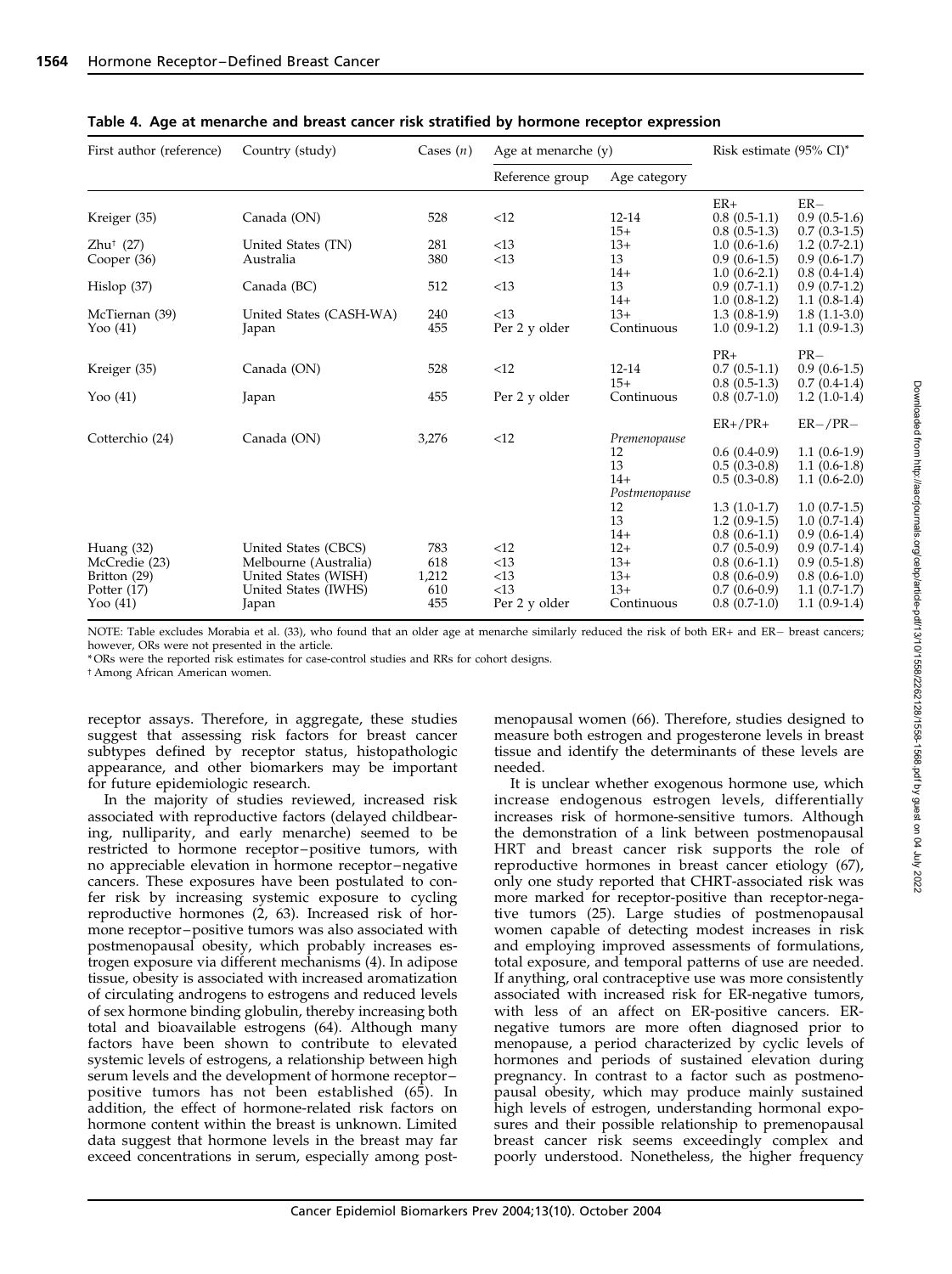of ER-negative tumors among women who are young (52), African American (55), or BRCA1 carriers (68) suggests an etiologic role for genetic factors in these tumors and raises the possibility that the association between oral contraceptive use and receptor-negative tumors may reflect residual confounding related to age at diagnosis.

A positive family history of breast cancer and alcohol consumption seem to increase risk for ER-positive and negative tumors similarly. The increased risk associated with a positive family history may reflect many different heritable factors, some of which affect risk for ERpositive tumors and others for ER-negative tumors. Identification of families with multiple affected members whose tumors show concordant receptor expression may permit the elucidation of specific mechanisms that distinguish receptor-positive from receptor-negative cancers. Similarly, the diverse and complex biochemical effects of alcohol consumption could result in risk elevations for both receptor categories.

The lack of associations between smoking and premenopausal obesity with tumor receptor status might be predictable; the former may be unrelated to risk (69) and the latter is only modestly protective (70). Similarly, detection of associations between breastfeeding and receptor status is limited by the modest risks associated with short-term lactation, which predominates in developed nations (71). Although the lack of statistically significant findings pervasive among these studies may be real, they may also be a result of low power due to the small numbers of cases within strata defined by hormone receptor status, particularly among hormone receptor–negative tumors that constitute a minority of breast cancers diagnosed.

Use of nonstandardized, suboptimal hormone receptor assays in reported studies may have spuriously weakened or obscured associations between risk factors and breast cancer subtypes. Reported studies have generally relied on results of clinical assays that were done to predict response to tamoxifen therapy rather than to investigate breast cancer etiology. A recent survey of immunostaining procedures for ER expression in the United States found that over eight different IHC reagent antibodies were currently in use and that staining protocols, methods of assessment, and reporting varied widely (72). Different techniques for measuring ER and PR have specific limitations (1). For example, biochemical assays can only be done on tumors that are large enough to be grossly identified and sampled for testing without compromising the pathologic diagnosis, suggesting that small cancers may have been excluded in studies that have used these assays. Finally, ER and PR results have been scored as ''positive'' and ''negative'' although receptor protein concentration (in biochemical assays) and the percentage of cells stained and staining intensity (in IHC assays) range widely.

Competing proposals to explain the origin of ERnegative and ER-positive tumors include (a) the existence of two independent pathways of carcinogenesis and  $(b)$ the development of all tumors through a single pathway resulting in neoplasms that initially are ER positive but may subsequently be transformed into ER-negative tumors via epigenetic and/or genetic events (73). The tendency of most breast cancers to maintain their original receptor status over time, even following tamoxifen treatment (74), the distinctive age-specific incidence patterns for ER-negative and ER-positive tumors (9, 10),

| First author (reference) | Country (study)           | Cases $(n)$ | BMI $(kg/m^2)^*$ |                                           | Risk estimate (95% CI) <sup>†</sup>                         |                                                             |
|--------------------------|---------------------------|-------------|------------------|-------------------------------------------|-------------------------------------------------------------|-------------------------------------------------------------|
|                          |                           |             | Reference group  | <b>BMI</b> category                       |                                                             |                                                             |
| Sellers (15)             | United States (IWHS)      | 1,355       | < 22.90          | 22.90-25.04<br>25.05-27.43<br>27.44-30.69 | $ER+$<br>$1.3(1.0-1.6)$<br>$1.4(1.1-1.7)$<br>$1.8(1.4-2.2)$ | $ER-$<br>$1.4(0.8-2.2)$<br>$1.4(0.9-2.3)$<br>$2.0(1.2-3.2)$ |
| Yoo $(40)$               | Japan                     | 455         | Continuous       | $30.70+$<br>Per 1 $\text{kg/m}^2$         | $2.0(1.6-2.5)$<br>$1.09(1.05-1.13)$                         | $1.4(0.8-2.4)$<br>$1.05(0.99-1.12)$                         |
| Sellers (15)             | United States (IWHS)      | 1,355       | < 22.90          | 22.90-25.04<br>25.05-27.43<br>27.44-30.69 | $PR+$<br>$1.3(1.0-1.7)$<br>$1.5(1.2-1.9)$<br>$2.0(1.6-2.5)$ | $PR-$<br>$1.1(0.8-1.6)$<br>$1.0(0.7-1.5)$<br>$1.5(1.0-2.1)$ |
| Yoo $(40)$               | Japan                     | 455         | Continuous       | $30.70+$<br>Per 1 $\text{kg/m}^2$         | $2.2(1.7-2.9)$<br>$1.09(1.04-1.14)$                         | $1.0(0.6-1.5)$<br>$1.07(1.02-1.11)$                         |
| Enger $(30)$             | United States (LA County) | 760         | < 21.7           | 21.7-23.6<br>23.7-27.0                    | $ER+/PR+$<br>$1.4(1.0-1.9)$<br>$1.8(1.3-2.5)$               | $ER-/PR-$<br>$1.2(0.7-2.0)$<br>$0.8(0.5-1.4)$               |
| Huang $(32)$             | United States (CBCS)      | 783         | $<$ 23           | $27.1+$<br>23-31                          | $2.5(1.7-3.5)$<br>$1.1(0.7-1.8)$                            | $1.2(0.7-2.1)$<br>$1.0(0.6-1.9)$                            |
| Cotterchio (24)          | Canada (ON)               | 1,867       | $20 - 25$        | $31+$<br>$<$ 20<br>25.1-27                | $1.6(0.9-3.0)$<br>$0.7(0.4-1.2)$<br>$1.1(0.8-1.4)$          | $0.8(0.4-1.7)$<br>$1.3(0.7-2.5)$<br>$1.1(0.7-1.6)$          |
| Potter $(17)$            | United States (IWHS)      | 610         | $30$             | $27.1+$<br>$30+$                          | $1.6(1.3-2.0)$<br>$1.5(1.1-1.9)$                            | $1.5(1.1-2.0)$<br>$0.8(0.8-2.8)$                            |

Table 5. Postmenopausal obesity and breast cancer risk stratified by hormone receptor expression

\* Current or baseline BMI (kg/m<sup>2</sup> ), except for Enger et al. and Huang et al., who report BMI 1 year prior to interview.

<sup>t</sup> ORs were the reported risk estimates for case-control studies and RRs for cohort designs.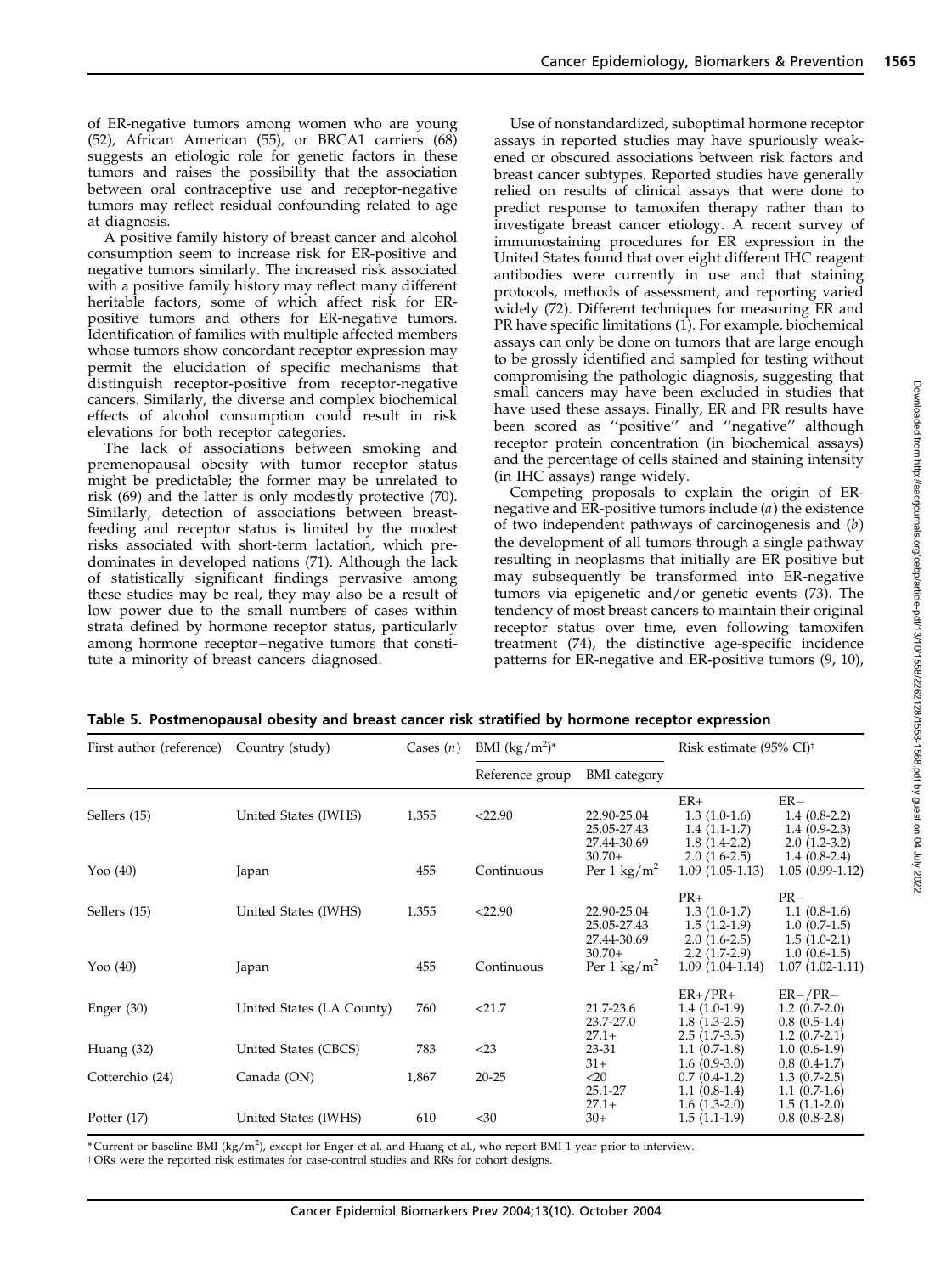| First author (reference)<br>Country (study) |                         | Cases $(n)$ | Risk estimate $(95\% \text{ CI})^*$                                                         |                                                           |  |
|---------------------------------------------|-------------------------|-------------|---------------------------------------------------------------------------------------------|-----------------------------------------------------------|--|
| Combination oral contraceptives             |                         |             |                                                                                             |                                                           |  |
|                                             |                         |             | $ER+$                                                                                       | $ER-$                                                     |  |
| Althuis <sup><math>†</math></sup> (28)      | United States (WISH)    | 1,375       | $1.6(0.9-2.8)$                                                                              | $3.1(1.6-5.9)$                                            |  |
| Stanford (38)                               | United States (CASH-GA) | 458         | $0.8(0.6-1.2)$                                                                              | $1.2(0.8-1.8)$                                            |  |
| McTiernan (39)                              | United States (CASH-WA) | 240         | $1.2(0.7-1.9)$                                                                              | $0.8(0.5-1.4)$                                            |  |
| Cooper $(36)$                               | Australia               | 380         | $0.9(0.5-1.5)$                                                                              | $1.3(0.7-2.6)$                                            |  |
|                                             |                         |             | $ER+/PR+$                                                                                   | $ER-/PR-$                                                 |  |
| Cotterchio (24)                             | Canada (ON)             | 3,276       | $0.9(0.6-1.2)$                                                                              | $1.2(0.8-1.9)$                                            |  |
| McCredie (23)                               | Melbourne (Australia)   | 618         | $1.1(0.7-1.9)$                                                                              | $0.9(0.5-1.6)$                                            |  |
| Britton (29)                                | United States (WISH)    | 1,212       | $1.2(0.9-1.5)$                                                                              | $1.5(1.0-2.1)$                                            |  |
| Huang (32)                                  | United States (CBCS)    | 783         | $1.5(0.8-2.7)$                                                                              | $1.1(0.6-1.9)$                                            |  |
| Hormone Replacement Therapy                 |                         |             |                                                                                             |                                                           |  |
|                                             |                         |             | $ER+$                                                                                       | $ER-$                                                     |  |
| Chlebowski (13)                             | WHI                     | 309         | 1.4 $(1.1-1.7)^{\text{CHRT}}$<br>0.9 $(0.5-1.4)^{\text{NS}}$<br>0.9 $(0.7-1.2)^{\text{NS}}$ | $1.5~(0.8-2.9)^{\text{CHRT}}$                             |  |
| Cooper (36)                                 | Australia               | 380         |                                                                                             |                                                           |  |
| Hildreth $^{+}$ (42)                        | United States (CT)      | 148         |                                                                                             | 1.8 $(0.5-2.2)^{NS}$<br>1.3 $(0.9-1.8)^{NS}$              |  |
| Stanford (38)                               | United States (CASH-GA) | 458         | $1.0(0.7-1.4)^{NS}$                                                                         | $1.0~(0.7-1.3)^{NS}$                                      |  |
|                                             |                         |             |                                                                                             |                                                           |  |
| Chlebowski (13)                             | WHI                     | 309         | $PR+$<br>$1.5$ $(1.1-2.0)$ <sup>CHRT</sup>                                                  | $PR-$<br>1.2 $(0.8-1.8)^{\text{CHRT}}$                    |  |
|                                             |                         |             |                                                                                             |                                                           |  |
|                                             |                         |             | $ER+/PR+$                                                                                   | $ER-/PR-$                                                 |  |
| Li (25)                                     | Western WA              | 900         | $1.1~(0.8-1.5)^{ERT}$                                                                       | $1.0$ $(0.6-1.7)$ <sup>ERT</sup><br>$0.9(0.5-1.8)^{CHRT}$ |  |
|                                             |                         |             | 2.0 $(1.5-2.7)^{\text{CHRT}}$<br>0.9 $(0.6-1.2)^{\text{NS}}$                                |                                                           |  |
| Huang (32)                                  | United States (CBCS)    | 783         |                                                                                             | $0.6(0.4-0.9)^{NS}$                                       |  |
| Potter $(17)$                               | <b>IWHS</b>             | 610         | 1.1 $(0.9-1.3)^{NS}$                                                                        | 1.1 $(0.7-1.8)^{NS}$                                      |  |
| DES exposure in utero                       |                         |             |                                                                                             |                                                           |  |
|                                             |                         |             | $ER+$                                                                                       | $ER-$                                                     |  |
| Palmer (14)                                 | United States (DES)     | 41          | $1.9(0.8-4.5)$                                                                              | $0.4(0.1-1.9)$                                            |  |
|                                             |                         |             |                                                                                             |                                                           |  |

#### Table 6. Exogenous hormone use and breast cancer risk stratified by hormone receptor expression

NOTE: Table excludes Morabia et al. (33), who found that risk associated with oral contraceptive use was similarly elevated for ER+ and ER- breast cancers; however, ORs were not presented in the article.

\*Ever-users compared with never-users. ERT, estrogen replacement therapy. CHRT, combination hormone replacement therapy; NS, formulation not specified. ORs were the reported risk estimates for case-control studies and RRs for cohort designs.

 $\hat{\tau}$ Among women ages 20-34 years. No significant association was found among women ages 35-54 years: ER+, OR, 1.0 (0.8-1.3); ER-, OR, 1.2 (0.9-1.6). <sup>‡</sup> HRT modeled as a continuous variable; risk was estimated for every 50 mg/mo of use.

and our review suggest either that the etiology of receptor-positive and receptor-negative cancers are distinct or that they diverge early in the pathogenesis of these tumors. However, the fact that stratification of breast cancers by hormone receptor status reveals etiologic and molecular diversity does not guarantee that this heterogeneity is produced by differences in hormonal exposures. ER-positive and ER-negative tumors differ in the expression of many genes that do not seem to be controlled by hormones (75). Additionally, many hormones affect breast tissue in addition to estrogen and progesterone, and breast cancer risk may reflect the integrated effects of these exposures over time.

Additional studies are required to elucidate differences in breast cancer risk factors by receptor status. Although some investigators contend that joint expression of ER and PR is the hallmark of a ''functional'' ER and therefore the most appropriate comparison, the majority of studies to date have focused only on ER status. In addition to assessing ER and PR status, independently and jointly, future studies need to establish the magnitude and direction of the relationship between risk factors and breast cancer subtypes and to formally test whether these groups are different, which was done in surprisingly few of the studies we summarized. This will require rigorous epidemiologic designs rather than case series, which dominated early work in this field and is not summarized by this review (76-92).

Future etiologic studies of breast cancer should stratify analyses by histopathologic type and molecular characteristics of the tumors. Important initial studies include a population-based analysis of risk factors by hormone receptor status using state-of-the-art quantitative immunostaining methods followed by expansion of this work to include  $ER- $\beta$  and receptor variants. Comprehensive$ investigations that correlate serum and tissue hormones with risk factors and hormone receptor expression and, ultimately, with molecular profiles may be possible in the future.

#### Acknowledgments

This work was performed in conjunction with a National Cancer Institute Breast Cancer Faculty award granted to MES.

## References

1. Parl FF. Estrogen receptor expression in breast cancer. Estrogens, estrogen receptor and breast cancer, Amsterdam: IOS Press, 2000. p. 135 – 204.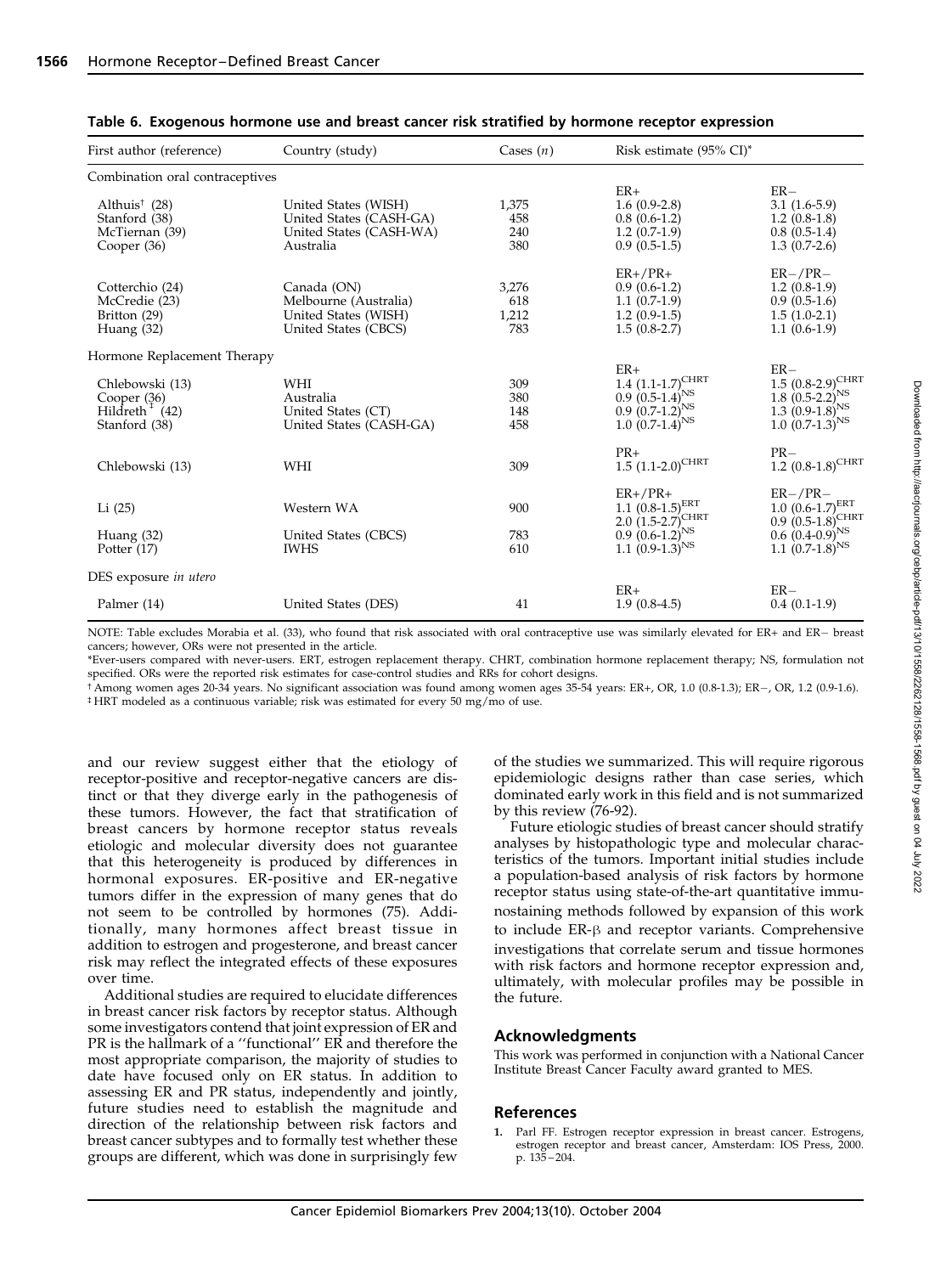- 2. Bernstein L, Pike MC, Ross RK, Judd HL, Brown JB, Henderson BE. Estrogen and sex hormone-binding globulin levels in nulliparous and parous women. J Natl Cancer Inst 1985;74:741 – 5.
- 3. Madigan MP, Troisi R, Potischman N, Dorgan JF, Brinton LA, Hoover RN. Serum hormone levels in relation to reproductive and lifestyle factors in postmenopausal women (United States). Cancer Causes Control 1998;9:199 – 207.
- 4. Potischman N, Swanson CA, Siiteri P, Hoover RN. Reversal of relation between body mass and endogenous estrogen concentrations with menopausal status. J Natl Cancer Inst 1996;88:756 – 8.
- Endogenous Hormones and Breast Cancer Collaborative Group. Endogenous sex hormones and breast cancer in postmenopausal women: reanalysis of nine prospective studies. J Natl Cancer Inst  $2002:94:606 - 16$
- 6. Tavassoli FA. Pathology of the breast. Stamford (CT): Appleton & Lange; 2003.
- 7. Early Breast Cancer Trialists' Collaborative Group. Tamoxifen for early breast cancer: an overview of the randomized trials. Lancet 1998;351:1451 – 67.
- Henderson IC, Patek AJ. The relationship between prognostic and predictive factors in the management of breast cancer. Breast Cancer Res Treat 1998;52:261 – 88.
- 9. Yasui Y, Potter JD. The shape of age-incidence curves of female breast cancer by hormone-receptor status. Cancer Causes Control 1999;10:431 – 7.
- 10. Anderson WF, Chatterjee N, Ershler WB, Brawley OW. Estrogen receptor breast cancer phenotypes in the Surveillance, Epidemiology, and End Results database. Breast Cancer Res Treat 2002;76:27 – 36.
- 11. Habel LA, Stanford JL. Hormone receptors and breast cancer. Epidemiol Rev 1993;15:209 – 19.
- 12. Colditz GA, Rosner BA, Chen WY, Holmes MD, Hankinson SE. Risk factors for breast cancer according to estrogen and progesterone receptor status. J Natl Cancer Inst 2004;96:218 – 28.
- 13. Chlebowski RT, Hendrix SL, Langer RD, et al. Influence of estrogen plus progestin on breast cancer and mammography in healthy postmenopausal women: the Women's Health Initiative Randomized Trial. JAMA 2003;289:3243 – 53.
- 14. Palmer JR, Hatch EE, Rosenberg CL, et al. Risk of breast cancer in women exposed to diethylstilbestrol in utero: preliminary results (United States). Cancer Causes Control 2002;13:753 – 8.
- 15. Sellers TA, Davis J, Cerhan JR, et al. Interaction of waist/hip ratio and family history on the risk of hormone receptor-defined breast cancer in a prospective study of postmenopausal women. Am J Epidemiol 2002;155:225 – 33.
- 16. Sellers TA, Vierkant RA, Cerhan JR, et al. Interaction of dietary folate intake, alcohol, and risk of hormone receptor-defined breast cancer in a prospective study of postmenopausal women. Cancer Epidemiol Biomarkers Prev 2002;11:1104 – 7.
- 17. Potter JD, Cerhan JR, Sellers TA, et al. Progesterone and estrogen receptors and mammary neoplasia in the Iowa Women's Health Study: how many kinds of breast cancer are there? Cancer Epidemiol Biomarkers Prev 1995;4:319 – 26.
- 18. Tutera AM, Sellers TA, Potter JD, Drinkard CR, Wiesner GL, Folsom AR. Association between family history of cancer and breast cancer defined by estrogen and progesterone receptor status. Genet Epidemiol 1996;13:207 – 21.
- 19. Gapstur SM, Potter JD, Drinkard C, Folsom AR. Synergistic effect between alcohol and estrogen replacement therapy on risk of breast cancer differs by estrogen/progesterone receptor status in the Iowa Women's Health Study. Cancer Epidemiol Biomarkers Prev 1995;4:  $313 - 8.$
- 20. London SJ, Colditz GA, Stampfer MJ, Willett WC, Rosner BA, Speizer FE. Prospective study of smoking and the risk of breast cancer. J Natl Cancer Inst 1989;81:1625 – 31.
- 21. Manjer J, Malina J, Berglund G, Bondeson L, Garne JP, Janzon L. Smoking associated with hormone receptor negative breast cancer. Int J Cancer 2001;91:580 – 4.
- 22. Wohlfahrt J, Mouridsen H, Andersen PK, Melbye M. Reproductive risk factors for breast cancer by receptor status, histology, laterality and location. Int J Cancer 1999;81:49 – 55.
- 23. McCredie MR, Dite GS, Southey MC, Venter DJ, Giles GG, Hopper JL. Risk factors for breast cancer in young women by estrogen receptor and progesterone receptor status. Br J Cancer 2003;89: 1661 – 3.
- 24. Cotterchio M, Kreiger N, Theis B, Sloan M, Bahl S. Hormonal factors and the risk of breast cancer according to estrogen-and progesteronereceptor subgroup. Cancer Epidemiol Biomarkers Prev 2003;12: 1053–60.
- 25. Li CI, Malone KE, Porter PL, et al. Relationship between long durations and different regimens of hormone therapy and risk of breast cancer. JAMA 2003;289:3254 – 63.
- 26. Baumgartner KB, Annegers JF, McPherson RS, Frankowski RF, Gillil FD, Samet JM. Is alcohol intake associated with breast cancer in Hispanic women? The New Mexico Women's Health Study. Ethn Dis 2002;12:460 – 9.
- 27. Zhu K, Beiler J, Hunter S, et al. The relationship between menstrual factors and breast cancer according to estrogen receptor status of tumor: a case-control study in African-American women. Ethn Dis  $2002:12:53 - 9$
- 28. Althuis MD, Brogan DD, Coates RJ, et al. Breast cancers among very young premenopausal women (United States). Cancer Causes Control 2003;14:151 – 60.
- 29. Britton JA, Gammon MD, Schoenberg JB, et al. Risk of breast cancer classified by joint estrogen receptor and progesterone receptor status among women 20-44 years of age. Am J Epidemiol 2002;156:  $507 - 16.$
- 30. Enger SM, Ross RK, Paganini-Hill A, Carpenter CL, Bernstein L. Body size, physical activity, and breast cancer hormone receptor status: results from two case-control studies. Cancer Epidemiol Biomarkers Prev 2000;9:681 – 7.
- 31. Enger SM, Ross RK, Paganini-Hill A, Longnecker MP, Bernstein L. Alcohol consumption and breast cancer estrogen and progesterone receptor status. Br J Cancer 1999;79:1308 – 14.
- 32. Huang WY, Newman B, Millikan RC, Schell MJ, Hulka BS, Moorman PG. Hormone-related factors and risk of breast cancer in relation to estrogen receptor and progesterone receptor status. Am J Epidemiol 2000;151:703 – 14.
- 33. Morabia A, Bernstein M, Ruiz J, Heritier S, Diebold BS, Borisch B. Relation of smoking to breast cancer by estrogen receptor status. Int J Cancer 1998;75:339 – 42.
- 34. Nasca PC, Liu S, Baptiste MS, Kwon CS, Jacobson H, Metzger BB. Alcohol consumption and breast cancer: estrogen receptor status and histology. Am J Epidemiol 1994;140:980 – 8.
- 35. Kreiger N, King WD, Rosenberg L, Clarke EA, Palmer JR, Shapiro S. Steroid receptor status and the epidemiology of breast cancer. Ann Epidemiol 1991;1:513 – 23.
- 36. Cooper JA, Rohan TE, Cant EL, Horsfall DJ, Tilley WD. Risk factors for breast cancer by estrogen receptor status: a population-based case-control study. Br J Cancer 1989;59:119 – 25.
- 37. Hislop TG, Coldman AJ, Elwood JM, Skippen DH, Kan L. Relationship between risk factors for breast cancer and hormonal status. Int J Epidemiol 1986;15:469 – 76.
- 38. Stanford JL, Szklo M, Boring CC, et al. A case-control study of breast cancer stratified by estrogen receptor status. Am J Epidemiol 1987; 125:184 – 94.
- 39. McTiernan A, Thomas DB, Johnson LK, Roseman D. Risk factors for estrogen receptor-rich and estrogen receptor-poor breast cancers. J Natl Cancer Inst 1986;77:849 – 54.
- 40. Yoo K, Tajima K, Park S, et al. Postmenopausal obesity as a breast cancer risk factor according to estrogen and progesterone receptor
- status (Japan). Cancer Lett 2001;167:57 63. 41. Yoo KY, Tajima K, Miura S, et al. Breast cancer risk factors according to combined estrogen and progesterone receptor status: a casecontrol analysis. Am J Epidemiol 1997;146:307 – 14.
- 42. Hildreth NG, Kelsey JL, Eisenfeld AJ, LiVolsi VA, Holford TR, Fischer DB. Differences in breast cancer risk factors according to the estrogen receptor level of the tumor. J Natl Cancer Inst 1983;70: 1027 – 31.
- 43. Kushi LH, Potter JD, Bostick RM, et al. Dietary fat and risk of breast cancer according to hormone receptor status. Cancer Epidemiol Biomarkers Prev 1995;4:11 – 9.
- 44. Dai Q, Shu XO, Jin F, et al. Population-based case-control study of soyfood intake and breast cancer risk in Shanghai. Br J Cancer 2001;  $85:372 - 8$
- 45. Hislop TG, Kan L, Coldman AJ, Band PR, Brauer G. Influence of estrogen receptor status on dietary risk factors for breast cancer. CMAJ 1988;138:424 – 30.
- 46. Zheng T, Holford TR, Mayne ST, et al. Exposure to electromagnetic fields from use of electric blankets and other in-home electrical appliances and breast cancer risk. Am J Epidemiol 2000;151: 1103 – 1<sup>1</sup>
- 47. Krieger N, Wolff MS, Hiatt RA, Rivera M, Vogelman J, Orentreich N. Breast cancer and serum organochlorines: a prospective study among White, Black, and Asian women. J Natl Cancer Inst 1994;86: 589 – 99.
- 48. Holm LE, Callmer E, Hjalmar ML, Lidbrink E, Nilsson B, Skoog L. Dietary habits and prognostic factors in breast cancer. J Natl Cancer Inst 1989;81:1218 – 23.
- 49. Yoo KY, Tajima K, Miura S, et al. A hospital-based case-control study of breast-cancer risk factors by estrogen and progesterone receptor status. Cancer Causes Control 1993;4:39 – 44.